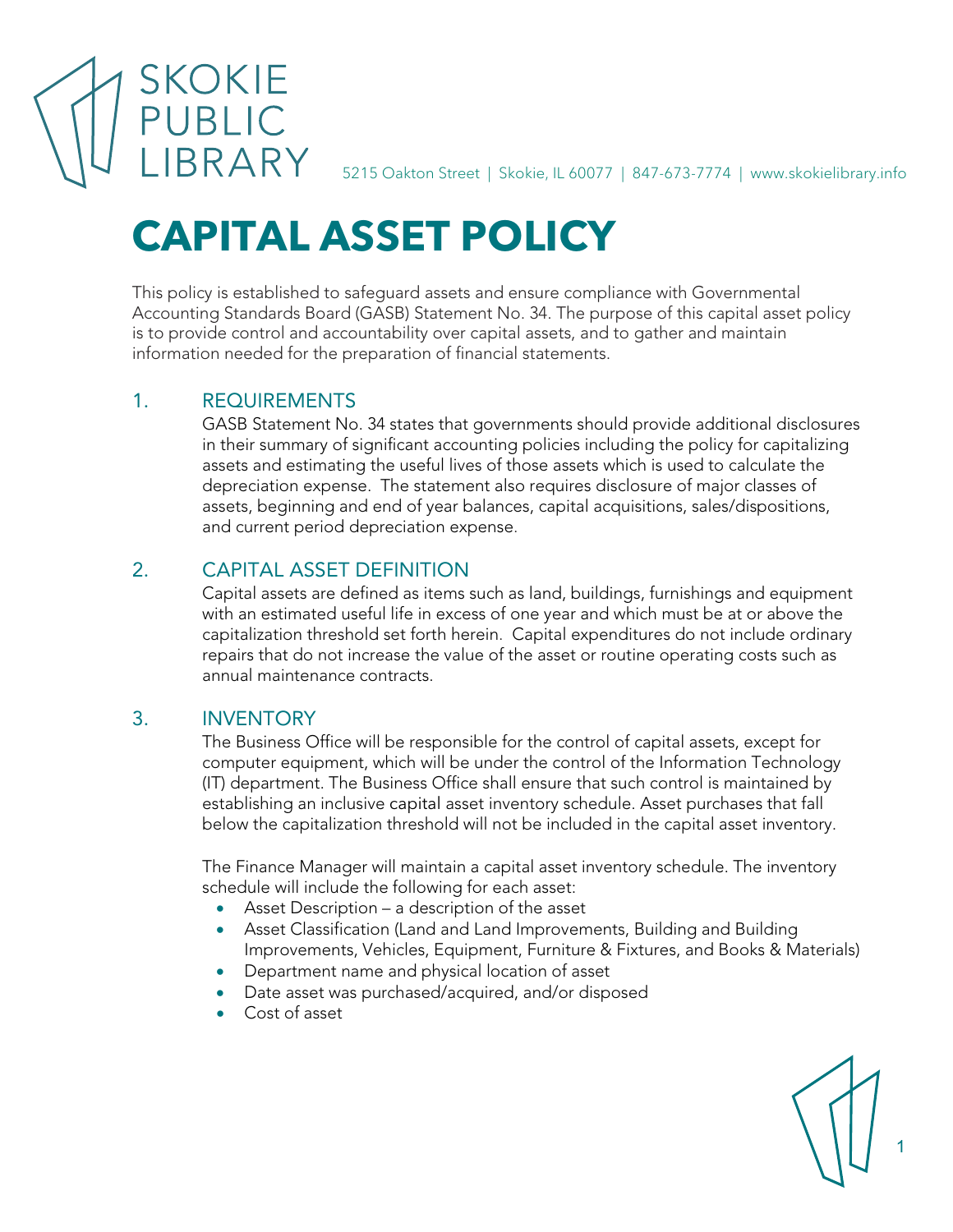- Acquisition method (purchased/donated)
- Estimated useful life

#### 4. CAPITAL ASSET VALUATION

Capital assets should be valued at cost or historical cost, plus any costs necessary to place the asset in service (i.e. freight, installation charges). In the absence of historical cost information, a realistic estimate should be used. Donated assets will be recorded at the estimated current fair market value.

### 5. CAPITALIZATION

#### 5.1 WHEN TO CAPITALIZE ASSETS

Assets are capitalized at the time of acquisition. To be considered a capital asset for financial reporting purposes an item must be at or above the capitalization threshold and have a useful life of at least one year.

#### 5.2 ASSETS NOT CAPITALIZED

Assets with a lifespan of longer than a year, but below the capitalization threshold and considered a theft risk shall be inventoried (i.e. laptops, computers, printers). Such inventory shall be managed by the IT Department.

## 5.3 CAPITAL ASSET CATEGORIES

Land and Land Improvements – Capitalized value is to include the purchase price plus costs such as legal and filing fees. Improvements such as excavation work, preparation of land for construction, landscaping, parking lots, and fences.

Building, Building Improvements & Machinery – Costs include purchase price plus costs such as legal and filing fees. Improvements include structures and all other property permanently attached to, or an integral part of the structure. These costs include re-roofing, electrical/plumbing, carpet replacement, and HVAC.

Vehicles – Costs include purchase price plus costs such as title and registration.

Furniture, Fixtures & Equipment (FF&E) – Assets included in this category are furniture, office and computer equipment, larger equipment (i.e. snow blower/generator), and phone system.

Books and Materials – Assets are comprised of physical material for use by library patrons. All physical library material is capitalized as a single annual addition therefore no minimum threshold is established.

## 5.4 CAPITAL ASSET ESTIMATED USEFUL LIFE AND THRESHOLD AMOUNT